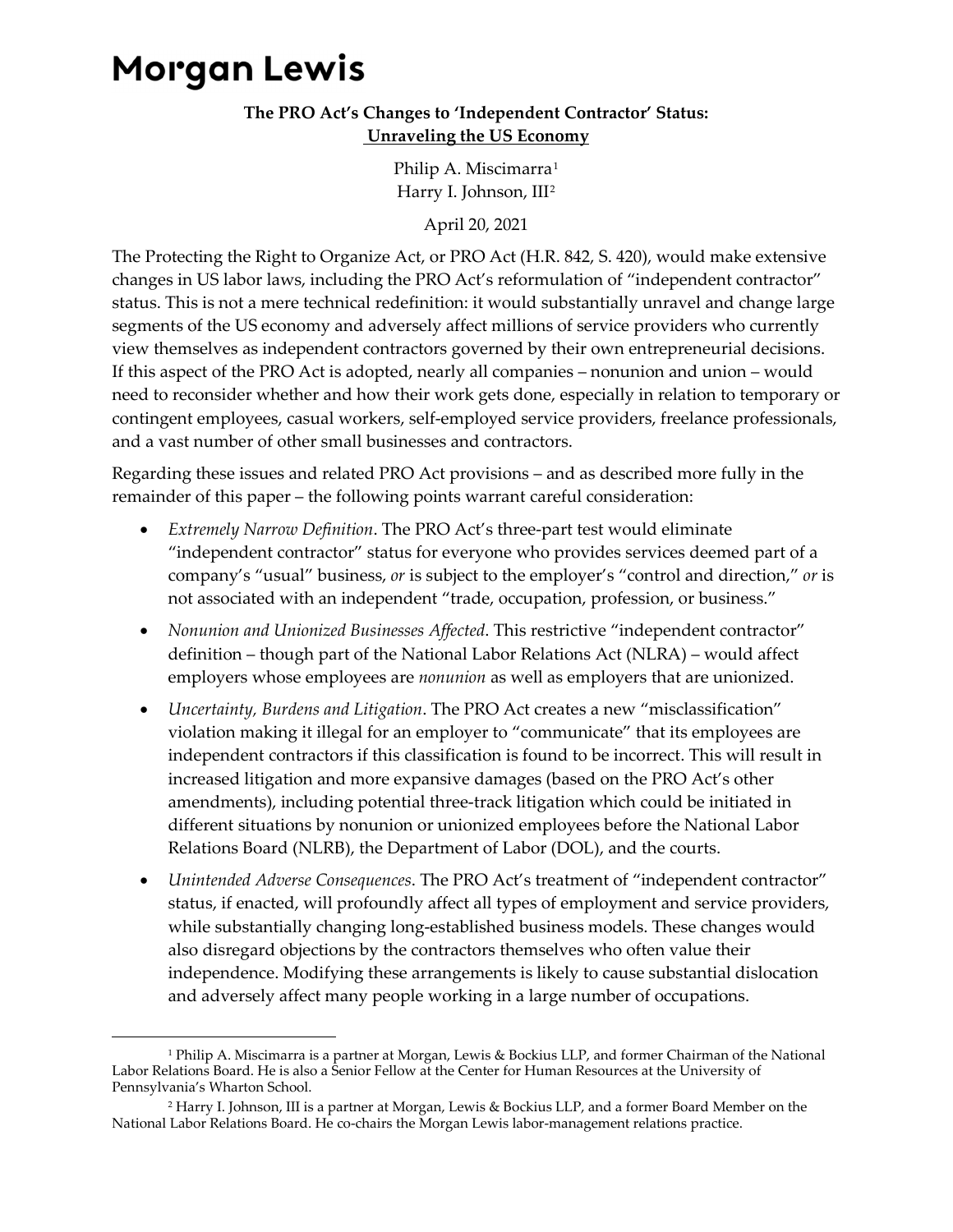- **I.** *Background.* The PRO Act was introduced by Representative Bobby Scott (D-VA) in the US House of Representatives and Senator Patty Murray (D-WA) in the US Senate, and it makes numerous changes in the NLRA.
	- A. One of the bill's provisions changes the definition of "employee" in the NLRA, which *excludes* independent contractors. However, the PRO Act would adopt a very narrow three-part definition of "independent contractor," which is also called the "ABC" test (because there are three subparts  $- A$ , B, and C).
	- B. The PRO Act's ABC test would change Section 2(3) of the NLRA to state: "An individual performing any service shall be considered an employee (except as provided in the previous sentence) and *not* an independent contractor, unless
		- (A) the individual is *free from control and direction* in connection with the performance of the service, both under the contract for the performance of service and in fact;
		- (B) the service is performed *outside the usual course of the business* of the employer; and
		- (C) the individual is customarily engaged in an *independently established trade, occupation, profession, or business* of the same nature as that involved in the service performed." (emphasis added)<sup>[3](#page-1-0)</sup>
	- C. In effect, the PRO Act would *eliminate* "independent contractor" status regardless of how the contractor and the employer define the relationship – where the work is *either* (a) part of a company's "usual" business, *or* (b) subject to the employer's "control and direction," *or* (c) not associated with an independent "trade, occupation, profession, or business."
	- D. Only Massachusetts and California have adopted the PRO Act's strict version of the ABC test to determine employee status for claims that have a private right of action, such as minimum wage and overtime laws. California adopted at least 48 industry and occupation exemptions to it, because it caused so many broad economic effects. The majority of states use either the "right to control" test or the "economic realities" test to determine if a worker is an employee for wage and hour purposes. Those tests do not presume employee status, and instead allow a more holistic view of numerous factors to determine whether workers are economically dependent on the employer or in business for themselves. Many business models and independent contractor arrangements across the economy have been structured based on these traditional standards.
	- E. Although the PRO Act's ABC test would be part of the NLRA and the PRO Act does not directly change wage-hour contractor status under the Fair Labor Standards Act or antidiscrimination laws – this change would still affect all kinds of employers even if *all* employeesare nonunion,<sup>4</sup> and innumerable arrangements involving temporary or

<span id="page-1-1"></span><span id="page-1-0"></span><sup>3</sup> H.R. 842, Section 101(b).

<sup>4</sup> The NLRA applies to all employers and employees regardless of whether the employees are nonunion or union-represented. However, the NLRA does *not* apply to governmental employers, nor does it apply to railroads or airlines (whose employees are subject to a separate statute, the Railway Labor Act).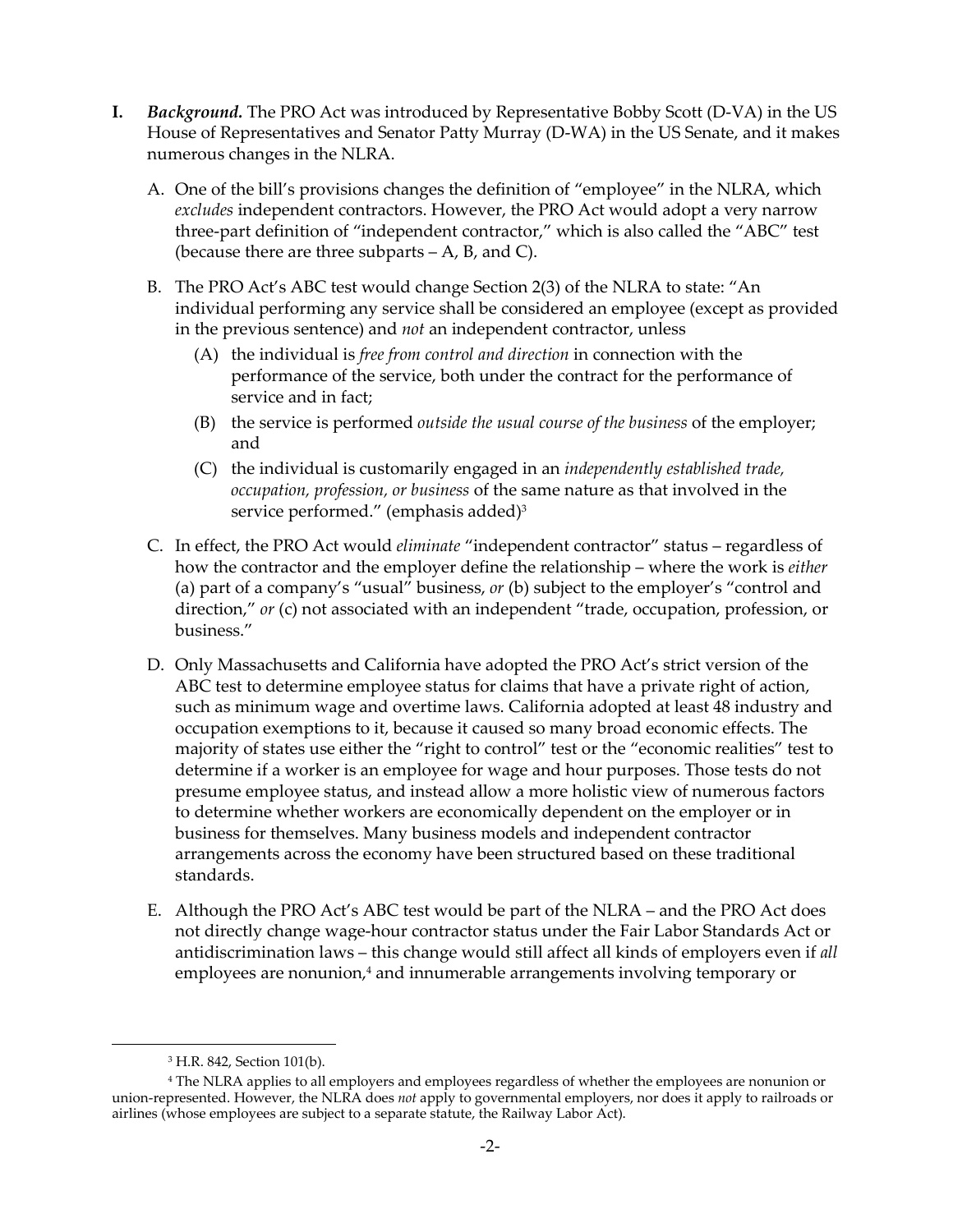contingent employees, casual workers, self-employed service providers, freelance professionals, and a vast number of small businesses.

- **II.** *Large numbers of independent contractors will be deemed "employees" under the PRO Act's ABC test.* The PRO Act's reformulated definition of "independent contractor" status means that every independent contractor will be found to be an "employee" unless *each* element in the three-part test is satisfied.
	- A. As indicated above, this means the PRO Act *eliminates* "independent contractor" status – regardless of how the contractor and the employer define the relationship – where the service provided is *either* (a) part of a company's "usual" business, *or* (b) subject to the employer's "control and direction," *or* (c) not associated with an independent "trade, occupation, profession, or business."
	- B. At present, many work and service arrangements involve independent contractors who would be considered "employees" under the PRO Act, based on one or more of the PRO Act's three requirements.
- **III.** *The PRO Act greatly expands liability for NLRA violations.* The PRO Act would create a new type of NLRA violation, which would arise whenever an employer communicates to service providers that they are independent contractors if litigation produces a finding (under the ABC test) that the individuals should be considered employees.[5](#page-2-0)
	- A. Thus, under the PRO Act, any time an employer classifies a worker, consultant, or other service provider as an independent contractor, the employer will potentially violate federal law, because one factor associated with "independent contractor" status *requires* the employer to indicate that the individual is a contractor rather than an employee, and the PRO Act will cause many if not most independent contractors to be deemed "employees." Challenges to "independent contractor" status could be raised by workers or service providers themselves (even if they are nonunion) or by third parties or outside organizations.
	- B. Because the PRO Act would also expand both the scope of remedies and the avenues to challenge allegedly impermissible conduct under the law, the PRO Act's "misclassification" violation – combined with the PRO Act's redefinition and narrowing of "independent contractor" status – will produce substantial litigation and related burdens and uncertainty:
		- 1. **Three-Track Litigation and Expanded Damages.** The bill would substantially increase litigation over claimed misclassification violations (and other alleged NLRA violations) by creating multiple different litigation tracks – which could often be pursued at the same time – including NLRB proceedings, district court lawsuits, and new "whistleblower" claims handled by the DOL. Available NLRA remedies – currently involving employee reinstatement and back wages and benefits in most cases, and potential injunctive relief – would be expanded to include front pay,

<span id="page-2-0"></span><sup>5</sup> *Id.* Section 104(1) (it shall be an unfair labor practice for an employer "to communicate or misrepresent to an employee under section 2(3) [the ABC test] that such employee is excluded from the definition of employee under section 2(3).").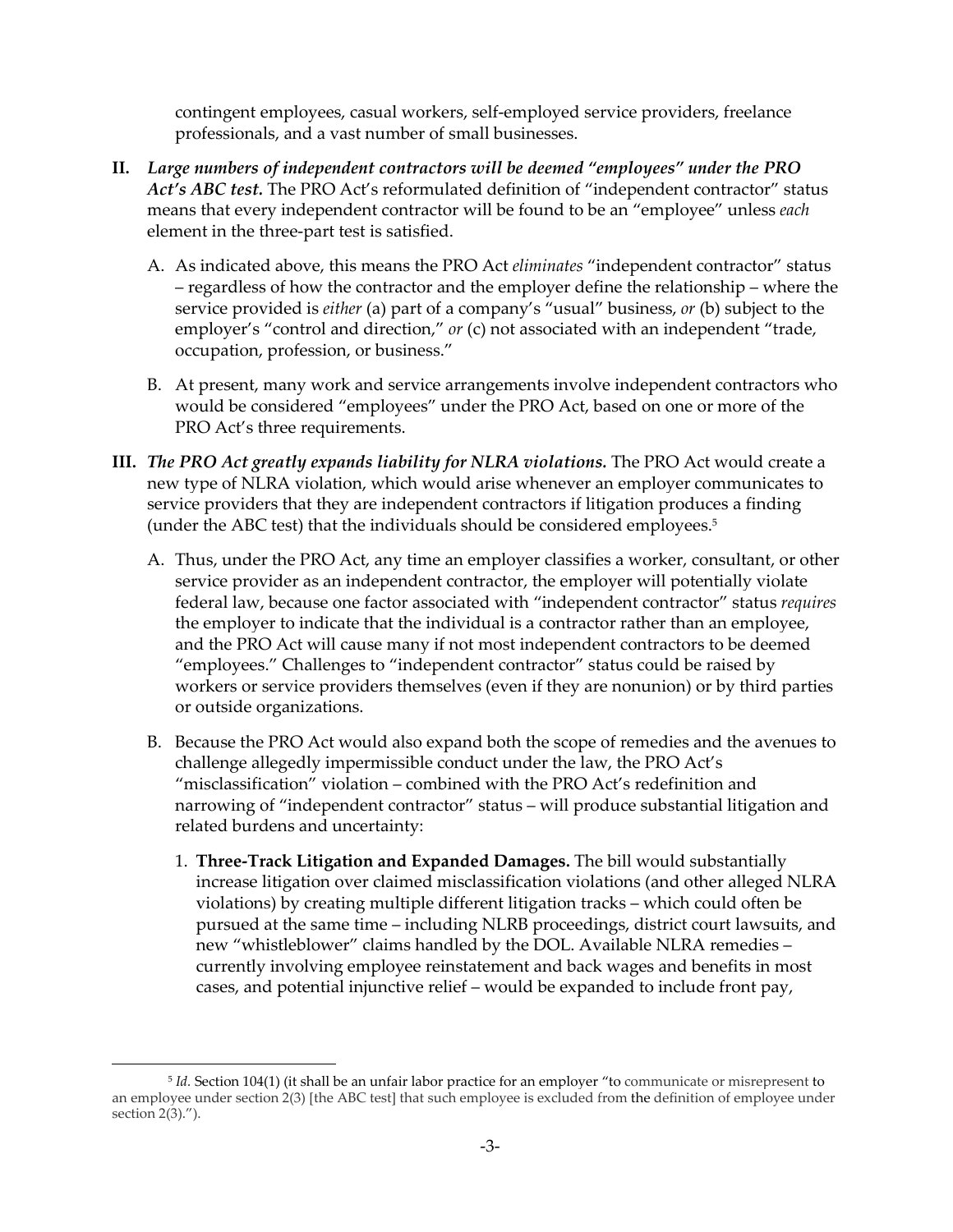consequential damages, compensatory damages, liquidated (double) damages, attorney fees, and possibly class or collective actions.

- 2. **Unintentional Violations**. At present, innumerable business arrangements involving temporary and contingent workers, freelance professionals, self-employed consultants, and others – involve independent contractor status. If the PRO Act becomes law, merely continuing these existing lawful arrangements would become violations of federal law, with the risk of substantial penalties and damages, even though *no change* has occurred in the relationship, and nobody understands the arrangement has become unlawful. Even when participants believe their "independent contractor" status passes muster under the PRO Act's ABC test, experience shows these determinations may be challenged successfully in litigation. Alternatively, employers and contractors – under the PRO Act – must extinguish and convert their existing "contractor" relationships into "employer-employee" relationships. In many cases, one or both participants will decide that an "employeremployee" relationship is objectionable, impractical or infeasible, which will cause substantial disruption and dislocation, and adversely affect many people working in a large number of occupations.
- 3. **Limiting Choice.** Reclassifying service providers as employees, who have traditionally operated as independent contractors restricts the ability of the service provider, the business, and/or the employer to structure and establish the terms of their service provider arrangements. This would also eliminate many arrangements that already exist – and new opportunities – for people to own and operate their own businesses or franchises or other independent work arrangements. As the California experiment with the ABC test has demonstrated, this would be despite the preference of many service providers to remain independent and avoid employee status.
- 4. **Increasing Risk.** The bill creates new cause of action which would become a separate ULP under the NLRA – making it illegal for employer to "communicate" that employees are an independent contractor if this classification is found to be incorrect. This type of "misclassification" violation could result in substantially expanded legal claims under the NLRA, with multitrack litigation and expanded damages.
- **IV.** *The PRO Act creates a private cause of action, enhanced remedies, and encourages litigation*. The NLRA's enforcement mechanism is currently through unfair labor practice charges, which are administered by the NLRB. Violations of the NLRA are generally addressed through equitable and/or monetary remedies (i.e., reinstatement, backpay, back benefits and injunctive relief). The PRO Act materially changes this enforcement mechanism and remedial scheme in significant ways that, combined with the new ABC test standards, place "independent contractor" status under a substantial legal threat. This may place "independent contractors" essentially in endangered status as an option for many business relationships.
	- A. First, the bill creates a private right of action for employees who may be nonunion or union-represented – to pursue a separate "civil action" in federal district court, after 60 days following the filing of certain unfair labor practice charges, unless the NLRB has first initiated its own injunction proceedings in federal court. Thus, in many cases,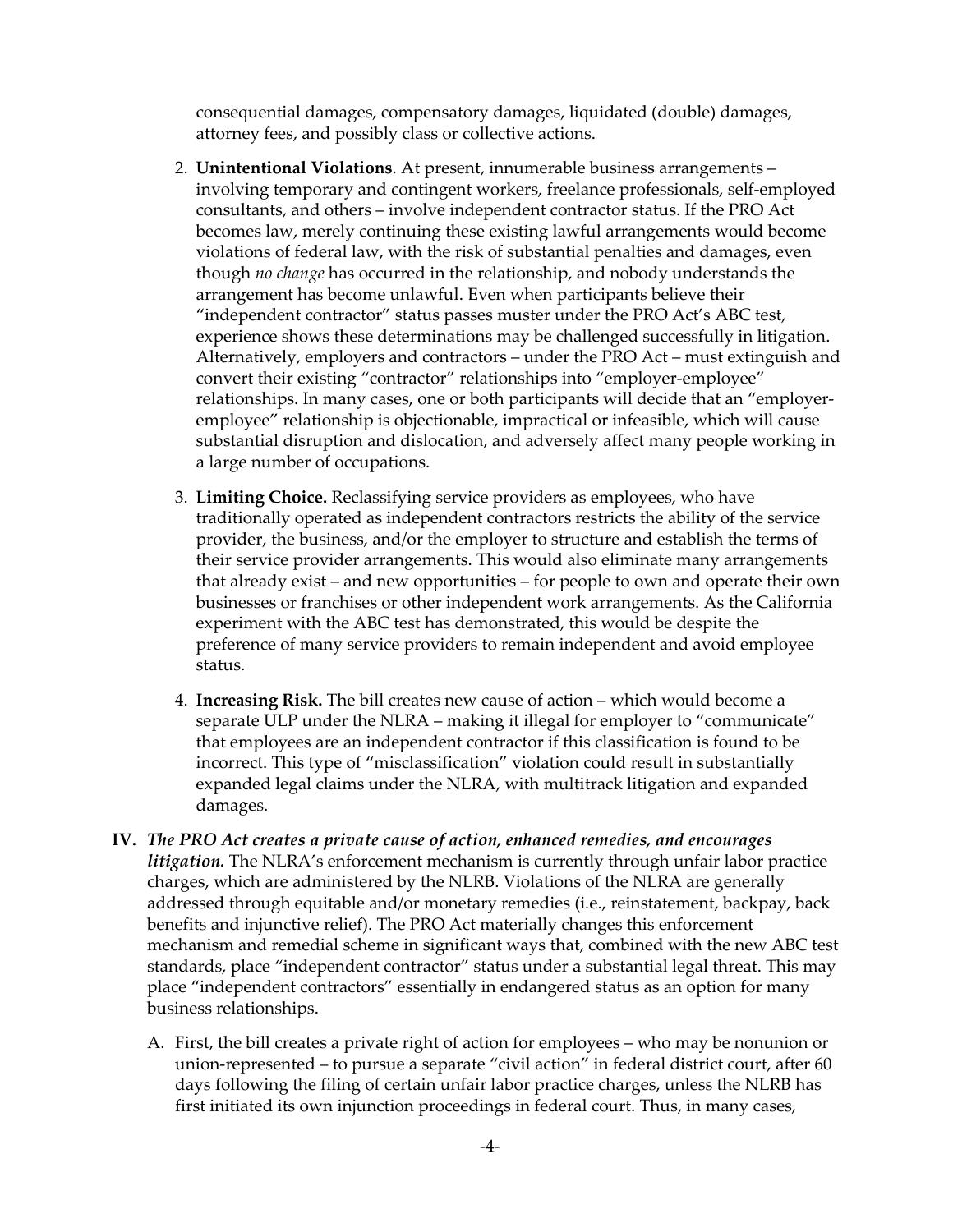alleged violations will result in proceedings before the NLRB *and* individual claims pursued in federal district courts.

- B. Second, in all cases involving alleged NLRA violations, in addition to traditional remedies (reinstatement, backpay, back benefits, and injunctive relief), the bill greatly expands the damages available to employees (again, even if they are nonunion) from the Board, the courts, or both.
	- 1. The PRO Act adds significant monetary remedies, including back pay without reduction for interim earnings (e.g., unemployment or earnings from a new job), front pay, and liquidated damages equal to twice the amount of other damages awarded;
	- 2. It creates a new "civil penalty" for every NLRA violation, up to \$50,000 each, which could be doubled where the employer committed certain other violations in the prior five years;
	- 3. It enhances the Board's power to seek an injunction in federal court to reinstate terminated employees during the course of any litigation over their terminations;
	- 4. It provides for the recovery of attorney fees, and even punitive damages, in private district court lawsuits based on NLRA violations; and
	- 5. It includes civil penalties for noncompliance with Board orders, enforceable by civil action in federal district court, up to \$10,000 for each violation, and – in the case of any final Board order – *every day* of noncompliance is deemed a "separate offense."
- C. Third, the PRO Act imposes potential *personal liability on directors and officers*, to the extent they are found to have "directed or committed" the violation, or "established a policy that led to such a violation," or "had actual or constructive knowledge of and the authority to prevent the violation and failed to prevent the violation."
- D. Fourth, the PRO Act also bars employers from entering into arbitration agreements with employees and applicants requiring individual arbitration of any legal claims instead of class/collective actions in court litigation.
- E. Fifth, the bill creates new "whistleblower protection" rights in amendments to a different existing statute – the Labor Management Reporting and Disclosure Act – that can result in proceedings before the DOL (and possibly federal district courts) if an employer allegedly discriminates or terminates any applicant or employee based on their role in providing information to an agency or union about labor-management reporting violations.
- **V.** *The California experience with the ABC test reveals its problems and limitations.*  California's adoption of the strict ABC test illustrates the test's significant shortcomings, unintended consequences and enormous costs. California's implementation of the ABC test in Assembly Bill 5 (AB-5) illustrates its numerous problems.
	- A. Upon adoption of the ABC test, California businesses had to stop using the services of independent contractors who did not clearly and overwhelmingly meet the test, resulting in a backlash from many businesses and independent contractors across many economic sectors.